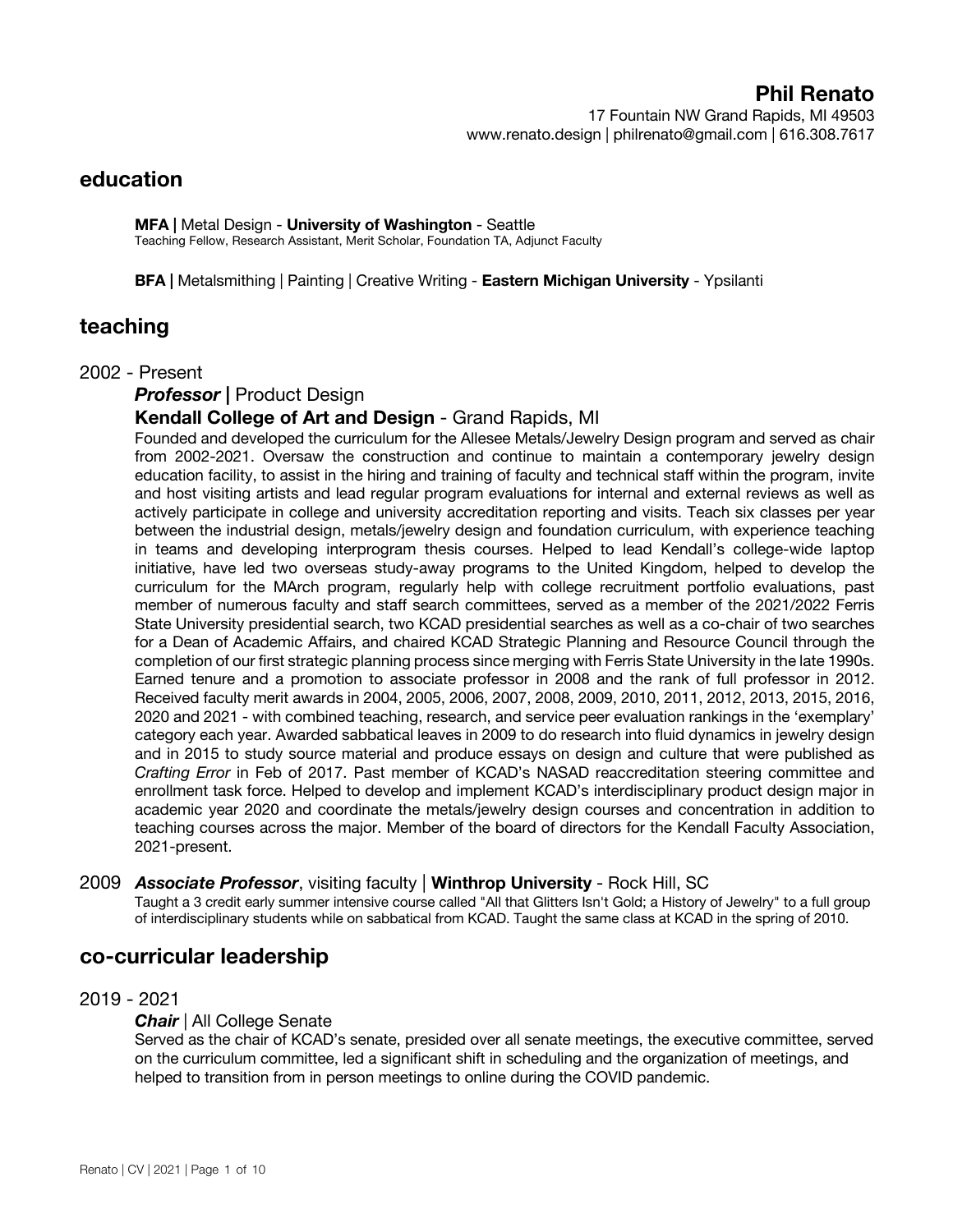### 2004 - 2018

# *Director* | Dow Center for Art, Design and Technology **FlexLab | KCAD**

Conceived of, built support for and lead Kendall's interdisciplinary digital fabrication lab - bringing CNC machining, 3D printing, laser scanning and cutting, vinyl cutting, wide format inkjet printing, large format CNC milling, CNC plasma cutting, screen printing and other technologies and associated software into a common lab for the benefit of the entire college community, bringing these under the umbrella of the Dow Center in the fall of 2012. Professional technicians, along with student employees, help faculty, staff and students learn to use more than a quarter of a million dollars in hardware assets with an annual total budget of more than \$90k. The director researched new technologies related to art and design, conferred with the president, dean, and CFO on how to bring appropriate systems online at the college level, managed the conceptual aspects of the lab (in addition to technical aspects as needed,) recommended the hiring of and managed staffing, coordinated special projects with the wider community and facilitated the integration of this lab into our curriculum. In 2017 we began transitioning away from a part time faculty director to a full time lead technician, now manager, in order for the project to continue growing independently. Now serving as an informal advisor to that area.

# **exhibitions** (abridged)

#### 2021

## **Of Age**

Showed one collaborative piece in Rebecca Strzelec's solo exhibition at the Cecelia Coker Bell Gallery in South Carolina

#### 2020

#### **JV Collective In School Suspension**

Exhibited curated collaborative work in Philadelphia that yielded printed catalog

#### **Faculty Pop-Up**

Exhibited a bracelet in conjunction with the Scholastic Art Awards at KCAD's Fed Galleries

#### 2019

## **Form.Print**

Exhibited a series of 3D printed bracelets curated from a dynamic cloth simulation Towson University Curated by Josh DeMonte

#### **Adorned Spaces**

Exhibited a pair of objects at the SNAG conference in Chicago related to a mid-career residency from 2015

#### 2018

# **Cast**

Exhibited a pendant in an exhibition from the book Cast at the Wayne Art Center curated by Renee Zettle Sterling and Jen Townsend

#### **NY Jewelry Week**

Exhibited a bracelet in a juried exhibition about 3D printed jewelry Curated by Lizz Hill

#### **3D Printed Jewelry**

Exhibited a number of bracelets at the Reinstein | Ross Gallery in NYC Jan-Feb 2018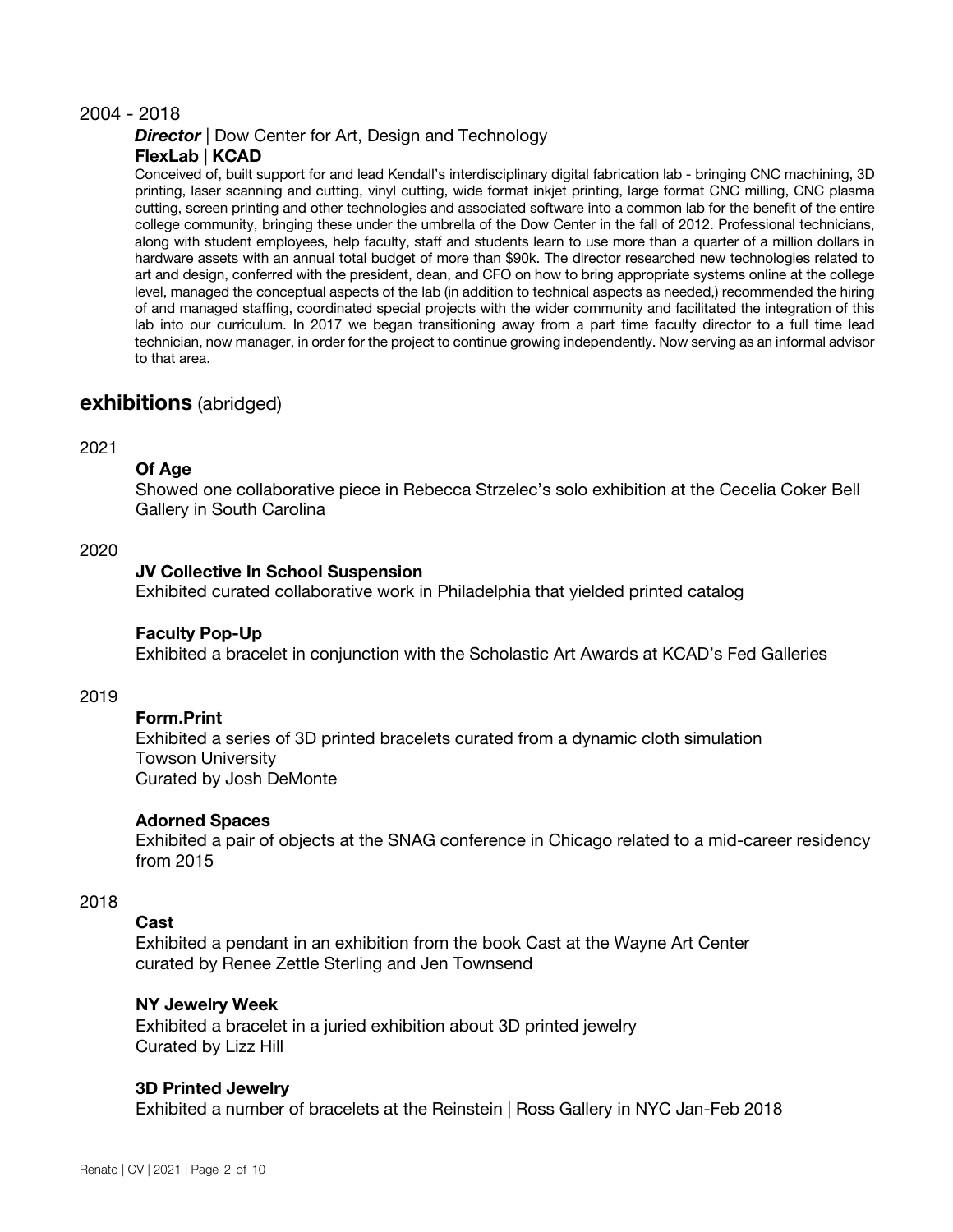Curated by Bella Neyman and Doug Bucci

#### **Faculty Exhibition**

KCAD Federal Galleries

#### 2017

#### **Imagine Peace Now**

Invited artist for traveling gun violence related exhibition curated by Boris Bally

**Midwest Metals Exhibition**Exhibited work in an academic metalsmithing exhibition in the spring of 2017 at Eastern Michigan University

#### 2016

#### **Crafting Error**

Exhibited source material, work in progress, and finished work in the Decorative Arts Corridor/Fed Galleries at Kendall College of Art and Design. Filled 7 cases with artifacts from a study collection, recent failures and tests, more than 20 finished jewelry and flatware designs from recent years, and paper and interactive proofs of an essay collection on these materials called Crafting Error. Shown during ArtPrize, Sept-Oct 2016

#### **Digitized – The Jeweler's Approach to Digital Fabrication**

Invited to exhibit 5 bracelets at Lillstreet Arts Center in Chicago in May, 2016

#### **Advance Retreat**

Exhibition work at the Zoom conference in May of 2016 related to a mid-career retreat at Arrowmont during the summer of 2015

#### **Imagine Peace Now** (Traveling, starting in 2016)

Invited artist for traveling gun violence related exhibition curated by Boris Bally

#### 2015

#### **Icebreaker**

Exhibited Schema mask in the KCAD Fed Galleries in a DisArt (disabilities in the arts) related exhibition, curated by photographer Tom Wagner

#### **Evolution of the Artist**

Exhibited Peti comb and Volta necklace in the semi-annual faculty exhibition in the KCAD Fed Galleries, as well as evidence of drawing, modeling, and production process

#### **Four Hands are Better than Two**

Invited to show collaborative work with Teresa Faris, Matthew Hollern, and Courtney Starrett at East Carolina University's Metal Symposium

#### 2014

#### **Materialize**

Invited to show a comb, brush, and a scrubber in this multidisciplinary 3D exhibition at the Shemer Center for the Arts, in Phoenix, AZ. Curated by Dan Collins

#### **Be-Longing**

Collaborated with artist Nick Dong in the design of an installation at Gallery Flux in San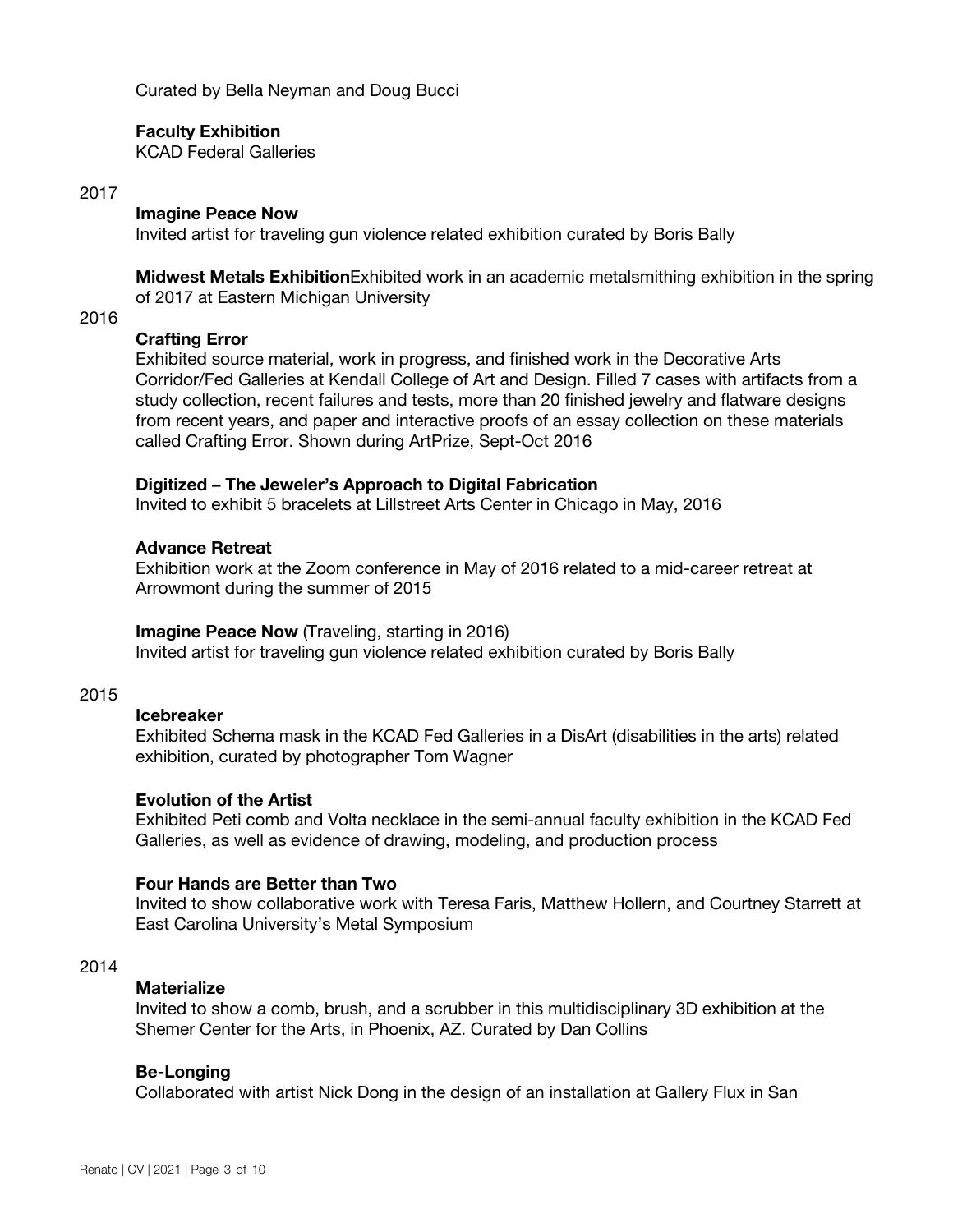Francisco, on display April-May

## **The Digital Hand**

Exhibited two objects in this exhibition at Kent State University, curated by Kathleen Browne. Invited.

### 2013

**ArtPrize***Digital Relics* - Lead artist for a collaboratively designed project exhibited at SiteLab's 54Jeff exhibition

#### 2012

## **Kendall Faculty exhibition**

Historic Federal Building Exhibited 3 individual pieces and collaborations with Matthew Hollern and Teresa Faris

## **TEDx Labs Cadlaboration Exhibition**

Curated, organized, and setup exhibition of contemporary jewelers from across the country using 3D printing techniques in their work

#### **The ART of Seduction: Exquisitely Crafted Temptations**

Horowitz Center of Visual and Performing Arts Howard Community College, Columbia, MDJanuary 12- March 18 Curated by Gail M. Brown, invited artist

#### 2011

#### **Digital Mettle**

National Ornamental Metals Museum Memphis TN Summer 2011 Invited to exhibit 333 spatter pins, a brush, and a collaborative necklace with Richard Elaver

#### **Cooperation Tableware**

Society of North American Goldsmiths conference Seattle, WA Spring 2011 Exhibited collaborative cup and spoon with Jun Suk Min Juried artist, juror Brigitte Martin

#### **Detroit Dream Cruise**

Pontiac Oakland Press Car Show Summer 2011 Exhibited 1 restored Trans Am GTA with custom fluid graphics Juried (panel)

#### **Grand Rapids Metro Cruise**

28th Street Summer 2011 Exhibited 1 restored Trans Am GTA with custom fluid graphics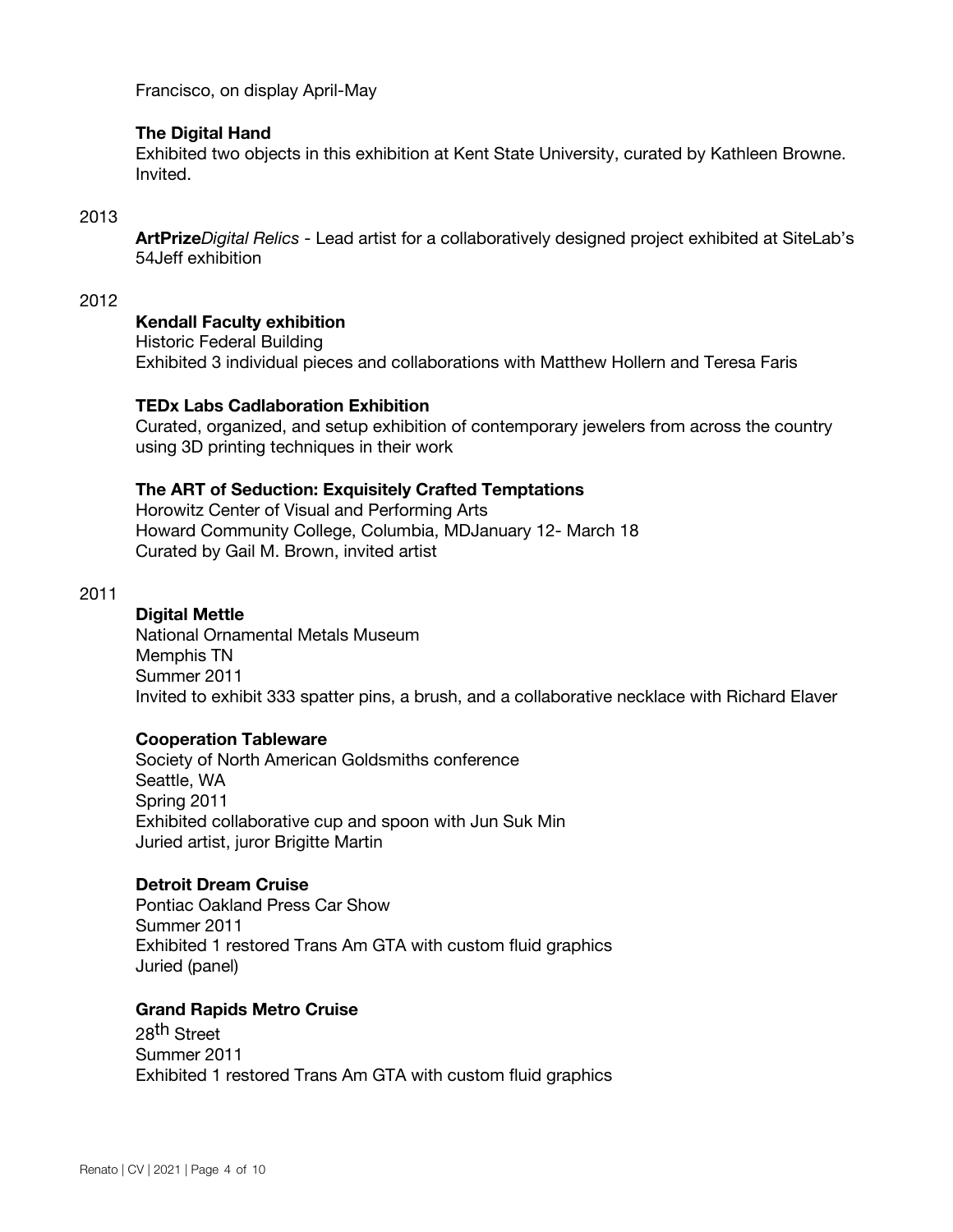### **Jewelry+Objects**

Alden B. Dow Museum of Science and Art Michigan Silversmiths Guild exhibition Summer 2011 Exhibited one bracelet Juried artist, juror Marilyn DaSilva

## **Fashion, Photography, and Jewelry**

Exhibition in Print 2011, Spanish Pages 162-165 (included)

#### 2010

## **"Faculty Exhibition"**

Kendall College of Art and DesignFall 2010 Exhibited 1 piece of jewelry

#### **ACJ Conference Exhibition**

West Dean College, West Sussex EnglandJuly 2010 Exhibited 1 piece in collaboration with Courtney Starrett

#### **Future Forward**

BECA International Center for Art and Design – Albuquerque NMMay 2010 Exhibited 2 pieces in collaboration with Richard Elaver

## **Dimensions 2010**

Fourth Street Gallery, Winston-Salem NCMay 2010 Exhibited 1 piece in collaboration with Richard Elaver

#### **Green: Art with the Earth in Mind**

Annmarie Garden Sculpture Park & Arts Center – Solomons, MDJuly 2010 Exhibited 2 pieces in collaboration with Richard Elaver

#### **"Flow|State"**

Kendall College of Art and Design sabbatical exhibition, main galleryJanuary 10-Feb 6 2010

#### **"Faculty Exhibition"**

Ferris State UniversityWinter 2010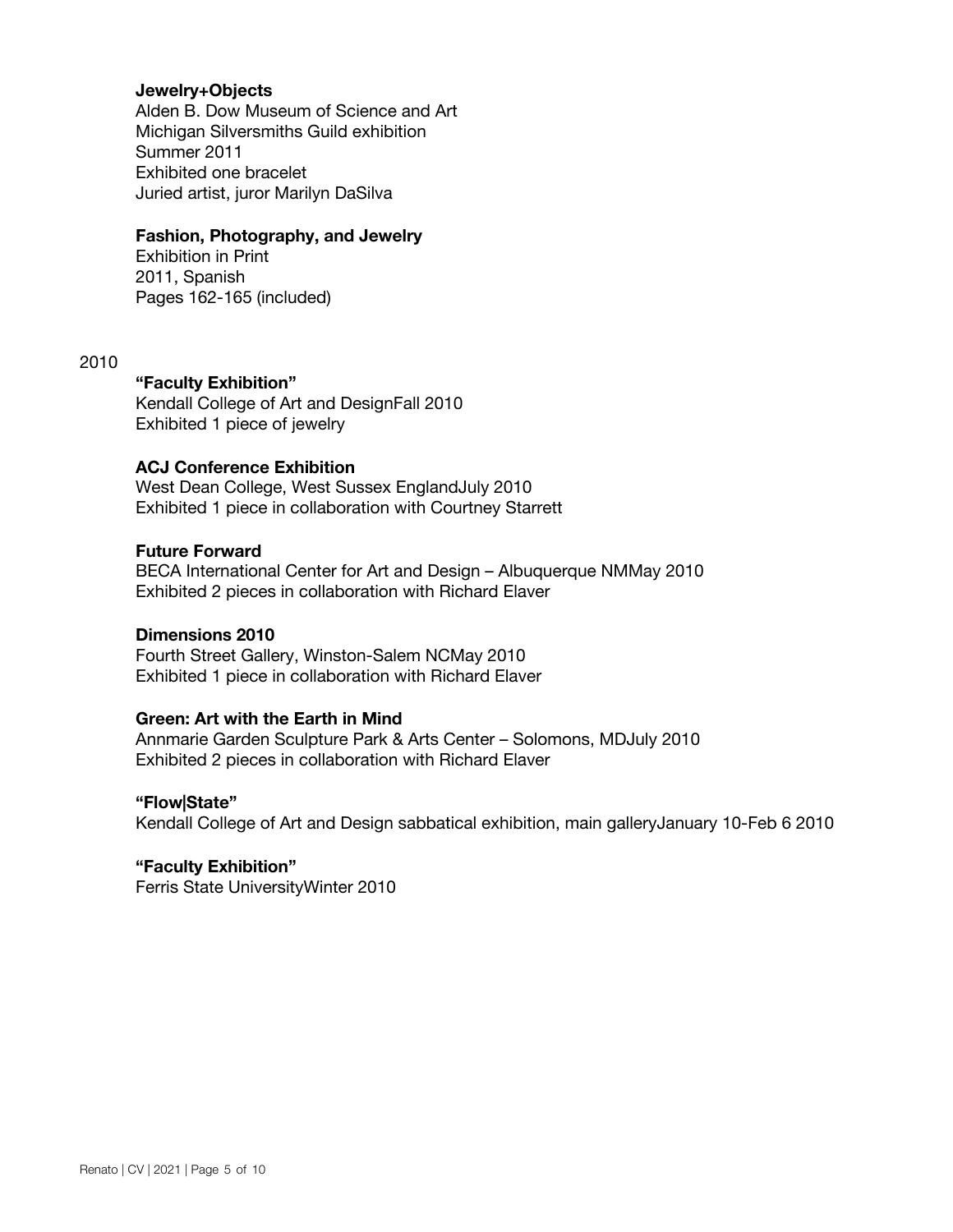# **Publications**

(Abridged citations of my artwork in print, things I have written, & things that have been written about my work)

# **Crafting Error**

Phil Renato Published a magazine form-factor book on source material, short fictional sketches and idiosyncratic design theory in February of 2017. www.craftingerror.com

## **Participate: Designing with User Generated Content**

Helen Armstrong Published a collaborative neckpiece design with Richard Elaver

#### **Jewelry Compendium** - Book

2 pages in large book about international jewelry produced by Darling Publications

#### **"Art Jewelry Today"** - Book 3 pieces included in a full color book on modern jewelry by author Dona Meilach Published Fall 2002

## **"500 Pendants and Lockets"** - Book

"Beacon" Necklace/Pendant juried by Elizabeth Shypertt and Mike Holmes Edited by Marthe Le Van Lark Books, Asheville, NC

#### **"500 Necklaces"** - Book

"Coldtorque" and "Weltorque" neckpieces juried by Marjorie Schick Edited by Marthe Le Van Lark Books, Asheville, NC Published Fall 2006

## **"500 Wedding Rings"** - Book

"Engage/Wed" Stainless Ring Set Edited by Marthe Le Van Lark Books, Asheville, NC

## **"The Art of Plastic Jewelry"** - Book

"Tab" Pendant Edited by Marthe Le Van Lark Books, Asheville, NC

# **"500 Knives"** - Book

"Strato" Collaborative knife with David Cronin Curated by John Jensen Lark Books, Asheville, NC

#### **"Metalsmith"** Magazine

Full page image of "Syn" Bracelet as well as excerpts of an interview included in "Influence of the Digital" article by Doug Bucci and Matt Hollern in the Fall 2005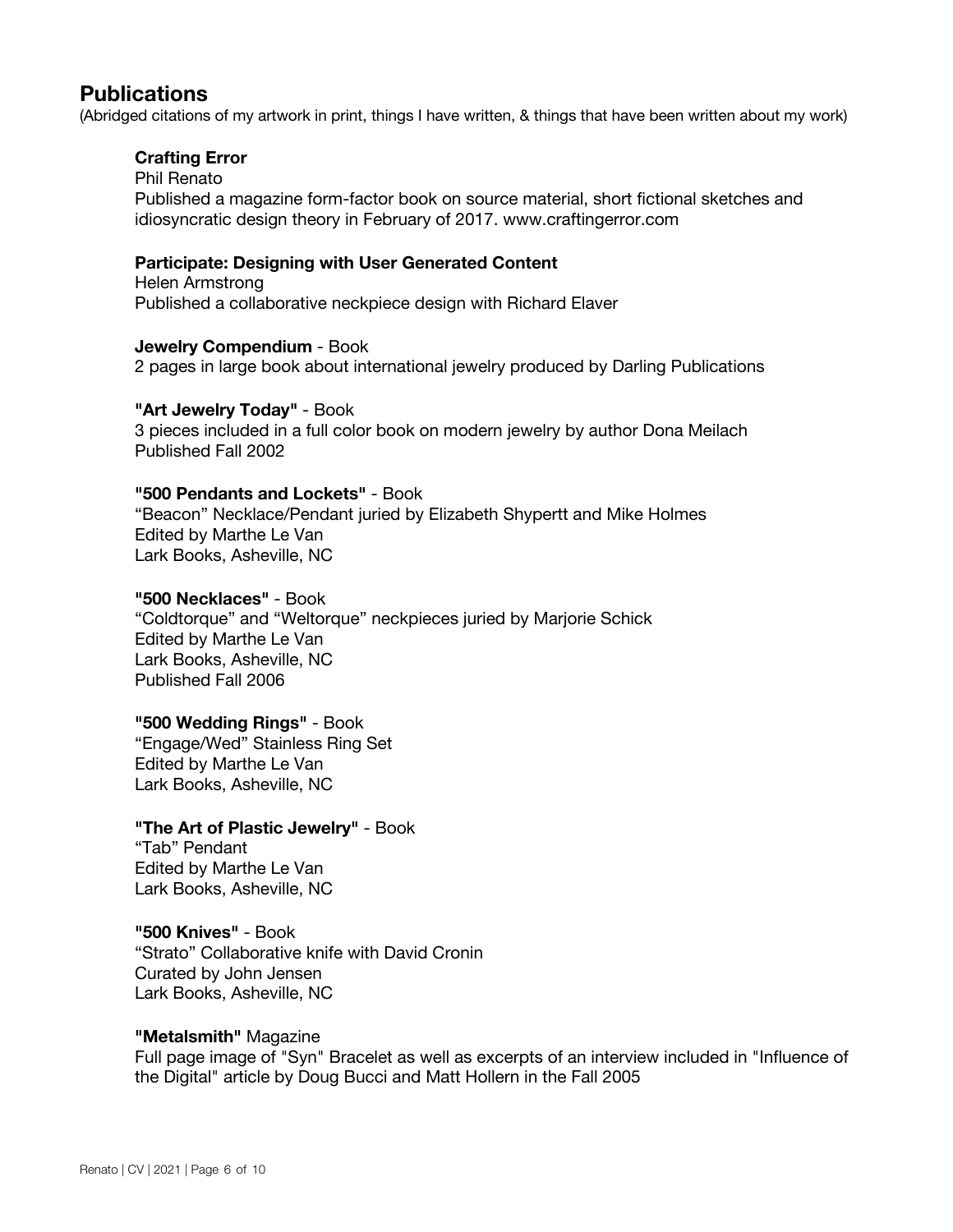### **"Metalsmith"** Magazine

Appeared in the 2002 Exhibition in Print with 2 torque neckpieces, and was featured on the cover and inside of the 2005 Exhibition in Print with the "Verge" flatware set, work was mentioned in the juror's statement

### **"Lapidary Journal"**

3 images of recent CAD work and interview excerpts - included in an article about contemporary jewelry made using CAD/CAM technologies - Jan 2006

1 image and half a page of comments in an article about "successful selling" of Production work - March 2006

One of the subjects of an article written by Sharon Elaine Thompson on the future of Craft in December of 2006

### **"ArtJewelry"** Magazine

"Bride's Crown" appeared in "Beyond Jewelry" section in the Fall of 2006 "Tab Pendant" Article published Winter 2009

## **Virtual And Rapid Prototyping** – Advanced Research – Book

Edited by Paulo Bartolo et al

Article: "Whither One of A Kind?" VRAP conference, Portugal

Co-wrote an article with Rebecca Strzelec on the use of CAD and additive manufacturing in the arts for the publication of record for a semi annual European conference on Rapid Prototyping. Fall 2007

## **"Metalsmith" Magazine**

Review of jewelry exhibition at WMU published Summer 2010 issue

#### **"Metalsmith" Magazine**

Wrote/curated *Look* article winter 2012/2013

#### **"Metalsmith" Magazine**

Conducted an Interview/Studio Visit with Stanley Lechtzin and Daniella Kerner of Philadelphia, for an article on their collaboratively designed artwork published in the Summer of 2006

#### **"Metalsmith" Magazine**

Wrote a review of David Huang's solo exhibition at Meijer Gardens in Grand Rapids, MI for the Summer 2007 issue

**Jun Suk Min Catalog**Wrote a critical/colleague statement for the catalog of artist Jun Suk Min's solo exhibition in Chicago opening in September of 2011. Reprinted as a part of another solo exhibition in Seoul in 2014.

#### **"Jewelry Artist" Magazine**

3 images of work and portions of an interview about the 'best class you've ever taken' published in April of 2015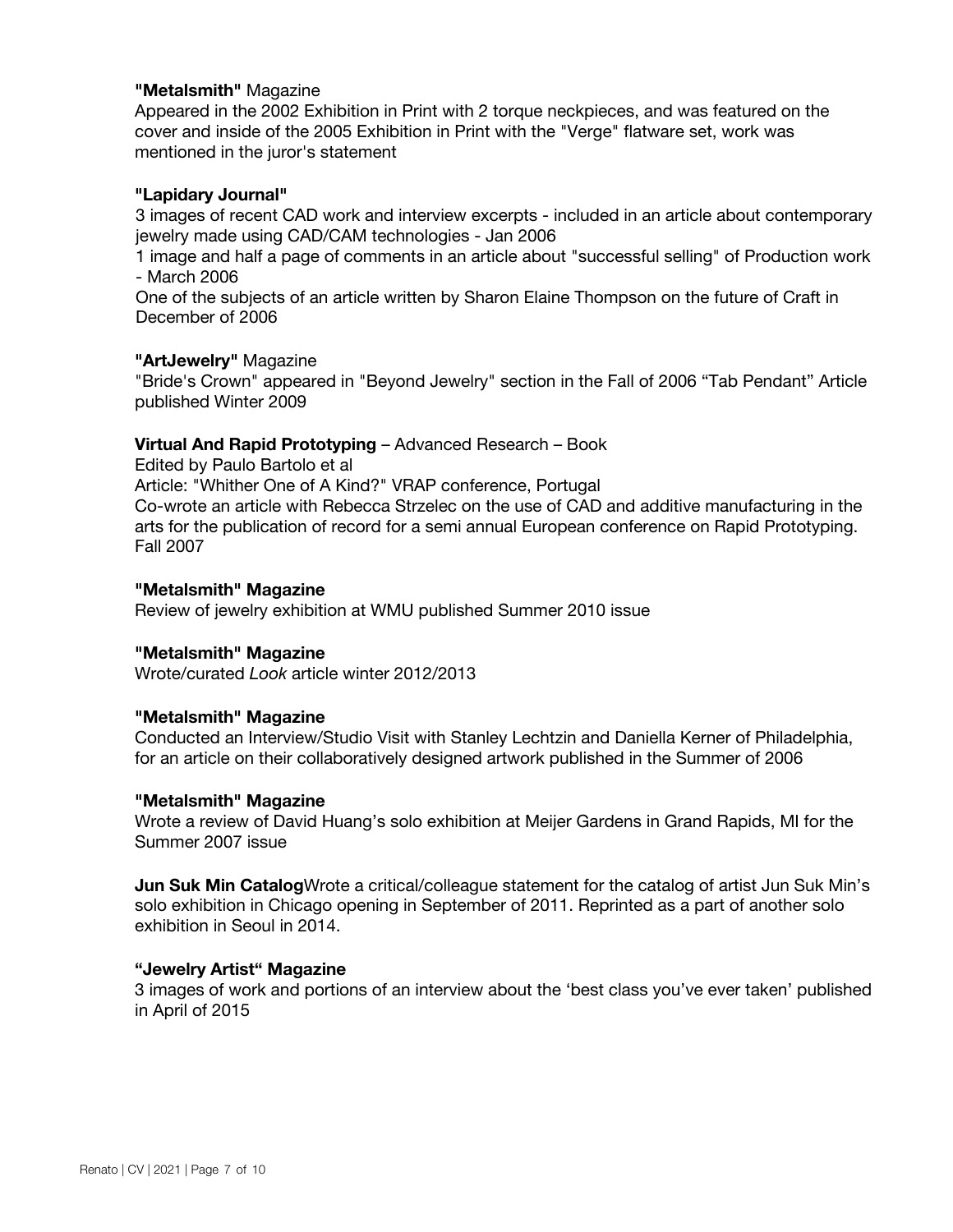# **skills**

# **Teaching and Leadership**

Course and program development at the undergraduate and graduate levels, teaching at all undergraduate levels in both skill and concept development courses as well as in college wide professional practices curriculum and team-teaching experience in multiple formats. More than fifteen years of program chair responsibilities including development, construction and management of academic studios, development and management of interdisciplinary labs, experience successfully leading ad hoc and standing committees of faculty senate, chaired the development of an all college strategic planning process, have been a chair and active member of many search committees for staff, faculty, and executive positions - helping to ensure fairness from a diverse and competitive pool of candidates.

# **Digital**

Expertise using Rhinoceros and Keyshot to develop concept and production models and photographic quality renderings along with form development in mesh modelers such as Maya, Grasshopper, Zbrush, Sculptris, and Meshmixer. Specialization in producing speculative and bespoke physical designs using 3D printing, CNC machining, and laser cutting. Professional experience designing print and static electronic media using Adobe products; primarily Photoshop, Illustrator, and InDesign, and interactive web design using Dreamweaver (along with proficiency in HMTL.)

# **Analog**

Expert in silver and gold casting, metalsmithing, fabrication, and finishing at a jewelry scale using traditional and contemporary processes and equipment - including basic stone setting and associated processes. Have considerable experience with stainless and titanium using machine tools and laser welders, vitreous enameling, powder coating, polyurethane and silicone mold making and casting, as well as base-clear automotive urethane paint processes at medium and small scales with related post cure surface refinement.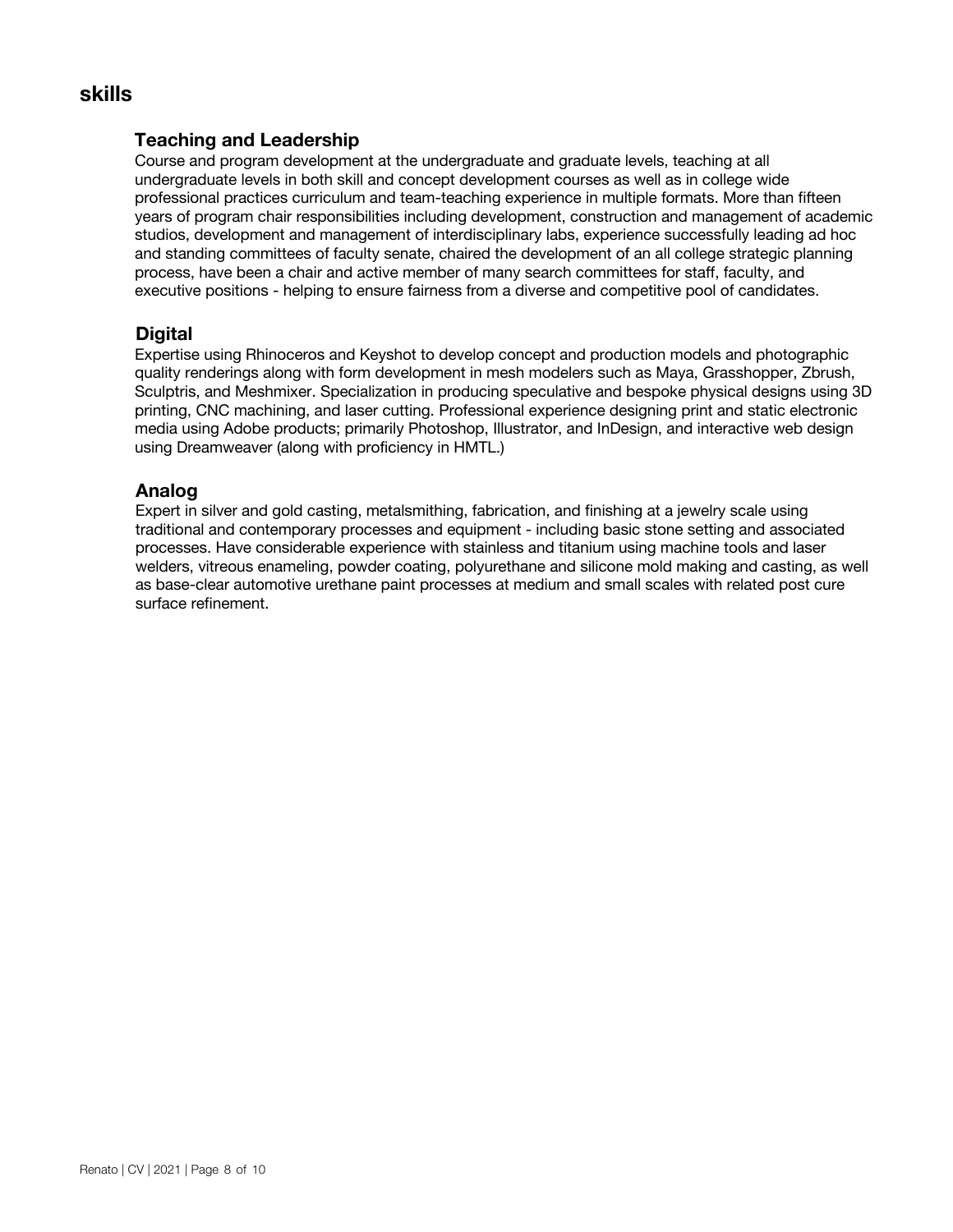# **lectures** / **presentations** / **workshops** / **other**

Buffalo State College – artist lecture - Spring 2002 Kendall College of Art and Design – artist lecture - Summer 2002 Kendall College of Art and Design – New faculty lecture Fall 2002 Bowling Green State University – artist lecture - Spring 2003 SNAG Conference (Educator's Dialogue Presenter) - San Francisco - Summer 2003 University of the Arts (Philadelphia) - Fall 2004 Tyler School of Art (lecture) - Fall 2004 SIGGRAPH 2005 (artist lecture) – Guerrilla Studio - 3D Area 2005 Michigan Silversmiths Guild (keynote lecture) – Fall 2005 SOFA - Chicago - (panelist/presenter) Fall 2005 Cleveland Institute of Art - (lecture, workshop) Fall 2005 Moore College of Art and Design – lecture and demo Fall 2005 SNAG Conference (Annual Student Slide Show Presenter) - Chicago - May 2006 SNAG Conference (Education Dialogue Organizer) - Chicago - May 2006 Kent State University - (Plastics Workshop Blossom Summer Program) - Summer 2006 Winthrop University - Public Lecture - Winter 2006 SIGGRAPH 2006 – Guerilla Studio - Lecture on CAD in Jewelry Design Buffalo State College - Taught Plastics Workshop (Fall 2006) SIGGRAPH 2007 – Guerrilla Studio - Resident Artist Director CadLabOration 2006 - Cleveland and Philadelphia - Organizer and Demonstrator/Presenter CadLabOration 2007 - Philadelphia - CoOrganizer and Demonstrated 3D scanning CadLabOration 2008 - Philadelphia - Demonstrated 3D Rendering Grand Valley State University - Artist lecture - Fall 2007 Zayed University - Dubai U.A.E. - Public Lecture - Summer 2007 VRAP Conference - Leiria Portugal - Public Lectures (2) - Fall 2007 University of Kansas - "Hallmark" Public Lecture - Winter 2008 Savannah College of Art and Design - Public lecture - Fall 2008 Penn State Altoona - Public Lecture in conjunction with solo show - Spring 2008 Tyler School of Art - Plastics lecture - Fall 2008 Moderated "Design and Computation" panel at SIGGRAPH 2008 Conference Winthrop University - Public Lecture - Fall 2008 UNC Asheville – Meet the Maker Public Lecture - Fall 2008 Winthrop University - Public Lecture - Summer 2009 University of Wisconsin, Madison - Spring 2009 Center for Craft, Creativity and Design Think Tank participant, Hendersonville NC - Spring 2009 East Carolina University – Artist lecture - Spring 2009 Western Michigan University - Public lecture - Fall 2009Grand Valley State University - Artist lecture, demo Fall 2009 Kendall College of Art and Design – Artist lecture in conjunction with sabbatical exhibition Mass College of Art - Artist lecture, demonstrations Winter 2009 SNAG Conference (Education Dialogue Presenter) – Houston – March 2010 Penland – 2 Week Instructor, "Polymer Chain Reactions," Presenter - June 2010 Association for Contemporary Jewelry Conference – "Remote Resources" lecture with Courtney Starrett – July 2010 – West Dean College, England State of the Art – organized and moderated panel on contemporary jewelry in conjunction with the Calder Jewelry exhibition at the Grand Rapids Art Museum March 2010 Shanghai University – Group lecture in the context of American Jewelry – Sept 2010 China Academy of Art- Group lecture on the context of American Jewelry Sept 2010 Cleveland Institute of Art – artist lecture and lecture on Miao jewelry/China Fall 2010 RAPID - Society of Manufacturing Engineers conference Minn, MN – on "*Truth in Materials: Layer Based Artifacts as Integral Process and Surface*" with Rebecca Strzelec – juried presenter – May 2011 Great Lakes Conference on Teaching and Learning – Lecture: "The End of the World; Digitally Augmented, User-Centric 'Handicrafts" - juried presenter – May 2011